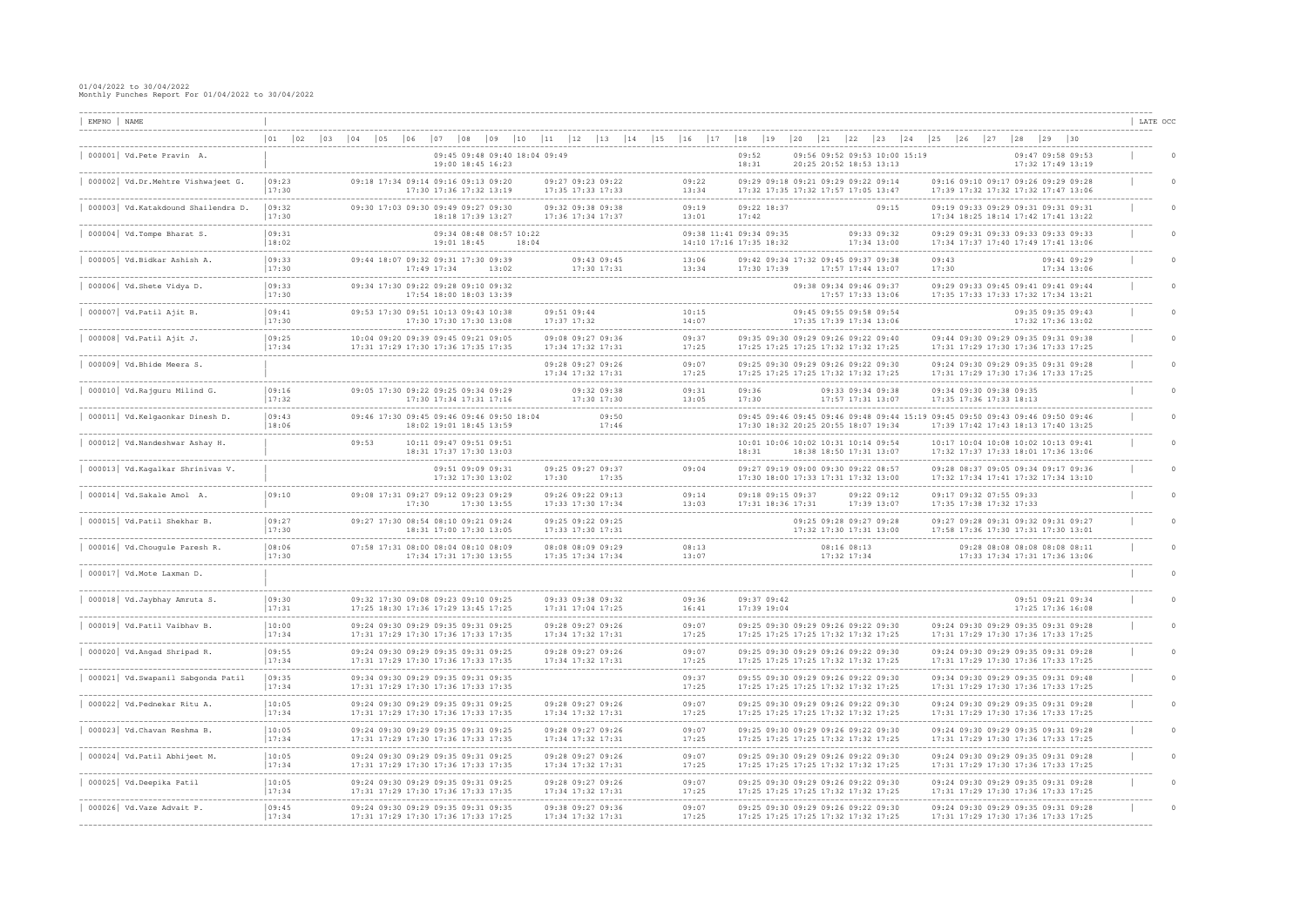| EMPNO NAME |                                                                     |                                    |                                                                            |              |                |                              |                                                                                    |                                           |                                        |                                     |                                                                                                    |    |                                                                                                                      |                        |              |                                                                                                                |    |                |              |                                                                                                                      |              |              |                    |          |
|------------|---------------------------------------------------------------------|------------------------------------|----------------------------------------------------------------------------|--------------|----------------|------------------------------|------------------------------------------------------------------------------------|-------------------------------------------|----------------------------------------|-------------------------------------|----------------------------------------------------------------------------------------------------|----|----------------------------------------------------------------------------------------------------------------------|------------------------|--------------|----------------------------------------------------------------------------------------------------------------|----|----------------|--------------|----------------------------------------------------------------------------------------------------------------------|--------------|--------------|--------------------|----------|
|            | ----------------------------                                        |                                    |                                                                            |              |                |                              |                                                                                    |                                           |                                        |                                     |                                                                                                    |    |                                                                                                                      |                        |              |                                                                                                                |    |                |              |                                                                                                                      |              |              | ------------------ | LATE OCC |
|            |                                                                     | 01<br>$ 02\rangle$<br>$ 03\rangle$ | 04                                                                         | $ 05\rangle$ | $ 06\rangle$   | $ 07\rangle$<br>$ 08\rangle$ | $ 09\rangle$                                                                       | 10<br> 11                                 | $ 12\rangle$                           | 13<br>14                            | 15<br>$ 16\rangle$                                                                                 | 17 | $\begin{array}{c} 18 \end{array}$<br>19                                                                              | $ 20\rangle$<br> 21    | $ 22\rangle$ | $ 23\rangle$                                                                                                   | 24 | $ 25\rangle$   | $ 26\rangle$ | 27                                                                                                                   | $ 28\rangle$ | $ 29\rangle$ | $ 30\rangle$       |          |
|            | 000027 Vd. Mane Anilkumar S.                                        | 10:05<br>17:34                     |                                                                            |              |                |                              | 09:24 09:30 09:29 09:35 09:31 09:25<br>17:31 17:29 17:30 17:36 17:33 17:35         |                                           | 09:28 09:27 09:26<br>17:34 17:32 17:31 |                                     | 09:07<br>17:25                                                                                     |    | 09:25 09:30 09:29 09:26 09:22 09:30<br>17:25 17:25 17:25 17:32 17:32 17:25                                           |                        |              |                                                                                                                |    |                |              | 09:24 09:30 09:29 09:35 09:31 09:28<br>17:31 17:29 17:30 17:36 17:33 17:25                                           |              |              |                    |          |
|            | 000028 Vd.Patil Deepa P.                                            | 09:25<br>17:34                     |                                                                            |              |                |                              | 09:24 09:30 09:29 09:35 09:31 09:25<br>17:31 17:29 17:30 17:36 17:33 17:35         |                                           | 09:28 09:27 09:26<br>17:34 17:32 17:31 |                                     | 09:07<br>17:25                                                                                     |    |                                                                                                                      |                        |              | 09:30 09:29 09:26 09:22 09:30<br>17:25 17:25 17:32 17:32 17:25                                                 |    |                |              | 09:24 09:30 09:29 09:35 09:31 09:28<br>17:31 17:29 17:30 17:36 17:33 17:25                                           |              |              |                    |          |
|            | 000029 Vd.Patil Anita A.                                            | 10:05<br>17:34                     |                                                                            |              |                |                              | 09:24 09:30 09:29 09:35 09:31 09:25<br>17:31 17:29 17:30 17:36 17:33 17:35         |                                           | 09:28 09:27 09:26<br>17:34 17:32 17:31 |                                     | 09:07<br>17:25                                                                                     |    | 09:25 09:30 09:29 09:26 09:22 09:30<br>17:25 17:25 17:25 17:32 17:32 17:25                                           |                        |              |                                                                                                                |    |                |              | 09:24 09:30 09:29 09:35 09:31 09:28<br>17:31 17:29 17:30 17:36 17:33 17:25                                           |              |              |                    |          |
|            | 000030   Vd.Kulkarni Ashwini A.                                     | 09:25<br> 17:34                    |                                                                            |              |                |                              | 10:04 09:20 09:39 09:45 09:21 09:05<br>17:31 17:29 17:30 17:36 17:35 17:35         |                                           | 09:08 09:27 09:36<br>17:34 17:32 17:31 |                                     | 09:37<br>17:25                                                                                     |    | 09:35 09:30 09:29 09:26 09:22 09:40<br>17:25 17:25 17:25 17:32 17:32 17:25                                           |                        |              |                                                                                                                |    |                |              | ______________________________________<br>09:44 09:30 09:29 09:35 09:31 09:38<br>17:31 17:29 17:30 17:36 17:33 17:25 |              |              |                    |          |
|            | 000031 Vd. Sachinkumar V. Kapse                                     | 10:05<br> 17:34                    |                                                                            |              |                |                              | 09:24 09:30 09:29 09:35 09:31 09:25<br>17:31 17:29 17:30 17:36 17:33 17:35         |                                           | 09:28 09:27 09:26<br>17:34 17:32 17:31 |                                     | 09:07<br>17:25                                                                                     |    | 09:25 09:30 09:29 09:26 09:22 09:30<br>17:25 17:25 17:25 17:32 17:32 17:25                                           |                        |              |                                                                                                                |    |                |              | 09:24 09:30 09:29 09:35 09:31 09:28<br>17:31 17:29 17:30 17:36 17:33 17:25                                           |              |              |                    |          |
|            | 000032 Vd.Patil Varsharani                                          |                                    |                                                                            |              |                |                              |                                                                                    |                                           |                                        |                                     |                                                                                                    |    |                                                                                                                      |                        |              |                                                                                                                |    |                |              |                                                                                                                      |              |              |                    |          |
|            | $000033$ VD. Patil Sujit S.                                         | 08:13<br>17:30                     |                                                                            |              |                | 17:31 17:30                  | 07:54 17:30 08:22 08:55 08:21 09:03<br>13:04                                       |                                           | 08:49 08:26 08:43<br>17:31 17:30 17:33 |                                     | 08:06                                                                                              |    |                                                                                                                      |                        |              | 09:03 08:40<br>17:39 13:10                                                                                     |    |                |              | 08:50 08:29 07:29 08:56 08:25 08:58<br>17:30 17:30 17:32 17:30 17:32 13:00                                           |              |              |                    |          |
|            | 000034 Sou.Devraj Karuna J.                                         | 09:26 09:25<br>$17:33$ 17:31       |                                                                            |              |                |                              | 09:25 09:30 09:29 09:36 09:31 09:55<br>17:31 17:29 17:30 17:37 17:30 14:04         |                                           |                                        |                                     | 09:28 09:27 09:26 13:59 09:57 09:07<br>17:34 17:32 17:31 17:25 14:01 10:02                         |    | 09:22 14:01 09:22 09:26 09:23 09:30<br>17:46 17:31 17:29 17:47 18:41 14:04                                           |                        |              |                                                                                                                |    |                |              | 13:58 13:59 09:28 13:58 14:03 09:58<br>17:35 17:31 17:25 17:35 17:42 17:59                                           |              |              |                    |          |
|            | . _ _ _ _ _ _ _ _ _ _ _ _ _ _ _ _ _ _<br>$000035$ Sou. Shah Lata C. | 08:06<br>14:40                     | 08:00<br>14:51                                                             |              | 08:07<br>14:29 |                              | 08:04 09:57<br>14:37 13:42                                                         |                                           | 08:12 08:19 08:09<br>14:33 14:35 14:29 | -----------------------------       | 09:54<br>13:35                                                                                     |    | --------------------------------<br>08:18 08:09 08:09 08:21 08:18 10:12<br>14:52 14:41 14:36 14:51 14:34 13:48       |                        |              |                                                                                                                |    | 08:15<br>14:37 |              | 08:20 08:08 08:17 10:07<br>14:43 14:32 14:45 13:57                                                                   |              |              |                    |          |
|            | . _ _ _ _ _ _ _ _ _ _ _ _ _ _ _ _ _<br>000036 Sou. Patil Vandana A. | 08:26<br>14:46                     | 09:55                                                                      |              |                |                              | 10:03 08:18 09:57 08:18<br>17:07 14:42 16:56 14:08                                 |                                           | 10:00 10:07 10:03<br>17:07 17:06 17:19 |                                     |                                                                                                    |    | 10:01 10:00 10:04 10:07 10:04 08:18<br>17:18 17:12 16:58 17:07 17:08                                                 | ______________________ |              |                                                                                                                |    |                |              | 10:02 10:03 10:03 10:06 10:08 08:18<br>$17:11$ $17:20$                                                               |              |              | 17:12 14:18        |          |
|            | $000037$ Smt. Adsule S. K.                                          | 08:12<br>14:46                     |                                                                            |              |                |                              | 14:53 14:56 08:02 08:02 08:03 08:05<br>14:41 14:56 13:19                           |                                           | 08:14 08:03 08:15<br>15:00 14:58 15:05 |                                     | 08:11<br>13:17                                                                                     |    | 08:12 08:08 08:08 08:06 08:09 08:03                                                                                  | 14:55 15:03            |              | 14:54 13:08                                                                                                    |    |                |              | 08:10 08:06 08:03 08:01 07:57 08:04<br>14:36 14:57 14:52 14:42 15:00 13:22                                           |              |              |                    |          |
|            | 000038 Vd.Patil B.Sadanand                                          | 09:25<br>17:34                     |                                                                            |              |                |                              | 10:04 09:20 09:39 09:45 09:21 09:05<br>17:31 17:29 17:30 17:36 17:35 17:35         |                                           | 09:08 09:27 09:36<br>17:34 17:32 17:31 |                                     | 09:37<br>17:25                                                                                     |    | 09:35 09:30 09:29 09:26 09:22 09:40<br>17:25 17:25 17:25 17:32 17:32 17:25                                           |                        |              |                                                                                                                |    |                |              | 09:44 09:30 09:29 09:35 09:31 09:38<br>17:31 17:29 17:30 17:36 17:33 17:25                                           |              |              |                    |          |
|            | ---------------------<br>000039 Shri.Gurav Vinayak D.               |                                    |                                                                            |              |                |                              |                                                                                    |                                           |                                        |                                     |                                                                                                    |    |                                                                                                                      |                        |              | $10:33$ $10:28$<br>17:49 13:11                                                                                 |    |                |              | ------------------------------<br>10:38 10:16 10:31 10:15 10:17 10:40<br>17:43 17:42 17:48 18:02 17:53 13:38         |              |              |                    |          |
|            | -----------------------------<br>000040 Shri. Kamble Jagannath B.   |                                    |                                                                            |              |                |                              |                                                                                    |                                           |                                        |                                     |                                                                                                    |    |                                                                                                                      |                        |              |                                                                                                                |    |                |              |                                                                                                                      |              |              |                    |          |
|            | 000041 Mr. Gaikwad Rajaram.P.                                       | 08:01                              |                                                                            | 12:47 12:29  |                |                              | 09:54 08:10<br>16:11                                                               |                                           | 10:07 10:05 12:43                      |                                     |                                                                                                    |    | 12:08 12:18 12:14 12:29 12:25 12:32 12:16 12:07                                                                      |                        |              |                                                                                                                |    |                |              |                                                                                                                      |              |              |                    |          |
|            | 000042 Mr. Kamble Netaji. K                                         | 13:34                              | 13:29                                                                      |              |                |                              | 20:17                                                                              | 19:54 08:03 08:04 20:12 08:10 20:06 08:03 |                                        |                                     |                                                                                                    |    |                                                                                                                      |                        |              |                                                                                                                |    |                |              | 20:19 20:12 08:07 08:06 08:03 08:08<br>20:19 20:19 20:27 19:52                                                       |              |              |                    |          |
|            | 000043 Mrs. Pardhi Swati S.                                         |                                    |                                                                            |              |                |                              |                                                                                    |                                           |                                        |                                     |                                                                                                    |    |                                                                                                                      |                        |              |                                                                                                                |    |                |              |                                                                                                                      |              |              |                    |          |
|            | 000044  Shri.Budhala Devsyam.a                                      | 08:TO<br>17:48                     |                                                                            |              |                | $17:42$ $17:44$              | 18:11 20:01 08:08 08:07 08:09 08:12<br>13:11                                       |                                           | 17:46 20:11 17:46                      |                                     |                                                                                                    |    |                                                                                                                      |                        |              |                                                                                                                |    |                |              | U8:U5 U8:I3 U8:U7 U8:<br>20:25 20:19 17:45 17:51 13:26                                                               |              |              |                    |          |
|            | 000045 Dhiraj S. Salunkhe                                           |                                    |                                                                            |              |                |                              | ----------------<br>09:25 13:59 09:23 09:41 09:39<br>17:25 17:42 17:44 17:40 15:14 |                                           |                                        |                                     | 09:43 09:37 09:38 09:45 09:46 09:22<br>17:32 17:38 17:43 13:28 14:34 14:11                         |    | 09:41 09:39 09:38 09:30 09:30 09:35<br>17:41 18:00 18:24 18:15 17:48 14:57                                           |                        |              |                                                                                                                |    |                |              | 09:23 09:36 09:26 09:32 09:39 09:47<br>17:59 17:45 17:48 17:51 17:54 14:41                                           |              |              |                    |          |
|            | 000046   ManjeetS.Manjarekar                                        | 10:47<br> 17:31                    |                                                                            |              |                |                              | 09:58 18:10 09:56 10:04 09:55 09:56<br>17:25 17:25 17:30 17:30 17:32 15:57         |                                           |                                        |                                     | 10:01 09:57 09:58 10:01 10:06 10:22 10:26 09:57 09:54 10:03<br>17:32 17:32 17:33 17:25 17:05 18:17 |    | 17:30 17:36 17:33                                                                                                    |                        |              | 10:03 10:07 11:29 10:07 10:01 10:03 09:55 09:52 10:12<br>17:26 17:00 16:20 17:38 17:33 17:32 17:25 17:37 15:31 |    |                |              |                                                                                                                      |              |              |                    |          |
|            | 000047 Shri. Pawar Tanaji S.                                        |                                    |                                                                            |              |                |                              |                                                                                    |                                           |                                        |                                     |                                                                                                    |    |                                                                                                                      |                        |              |                                                                                                                |    |                |              |                                                                                                                      |              |              |                    |          |
|            | 000048 Shri.Ghatage Sunil S.                                        | 10:04<br>19:23                     |                                                                            |              |                | 18:31 19:06                  | 10:04 19:36 09:34 09:57 09:56 10:09<br>18:32                                       |                                           |                                        |                                     |                                                                                                    |    | 10:03 10:21 10:04 10:10 10:05 10:13 12:25 10:05 10:02 10:21 10:05<br>19:13 18:39 21:00 21:03 19:18 19:54 18:05 19:14 |                        |              |                                                                                                                |    |                |              | 18:22 20:02                                                                                                          |              |              | 10:06<br>17:40     |          |
|            | 000049 Vd. Bolaj sheetal                                            |                                    |                                                                            |              |                |                              |                                                                                    |                                           |                                        |                                     |                                                                                                    |    |                                                                                                                      |                        |              |                                                                                                                |    |                |              |                                                                                                                      |              |              |                    |          |
|            | 000050   Vd Harshali Kamble                                         | 14:10<br> 20:16                    | 17:54 17:55 18:08 15:08 15:18 14:48<br>19:59 20:25 20:06 20:17 19:59 20:25 |              |                |                              |                                                                                    | 20:05 20:14 20:23 20:10 20:08 20:00       |                                        | 15:01 15:09 14:58 14:56 15:00 14:58 |                                                                                                    |    | 15:20 14:52 14:35 14:47 14:20 15:02<br>20:25 20:12 20:15 20:18 20:31 08:19                                           |                        |              |                                                                                                                |    |                |              | 15:05 15:13 15:28 14:58 14:25 14:47 14:20<br>20:15 20:21 20:08 20:31 20:19 20:15 20:21                               |              |              |                    |          |
|            | 000051   Vd.Abhishekh Pattar                                        | 20:20 20:16<br> 08:23 08:17        |                                                                            |              |                |                              | 20:06 08:43 08:36 20:25 20:05 20:14<br>08:18 08:11 08:15 08:15 08:04 08:17         |                                           |                                        |                                     | 20:23 08:43 08:36 20:25 20:12 20:15<br>08:13 08:18 08:17 08:07 08:15 08:14                         |    | 20:18 08:54 08:59 20:15 20:21 20:08<br>08:10 08:10 08:19 08:10 08:19 08:21                                           |                        |              |                                                                                                                |    |                |              | 20:31 08:54 08:59 20:14 20:24 20:00<br>08:04 08:05 08:08 07:53 08:04 08:09                                           |              |              |                    |          |
|            |                                                                     |                                    |                                                                            |              |                |                              |                                                                                    |                                           |                                        |                                     |                                                                                                    |    |                                                                                                                      |                        |              |                                                                                                                |    |                |              |                                                                                                                      |              |              |                    |          |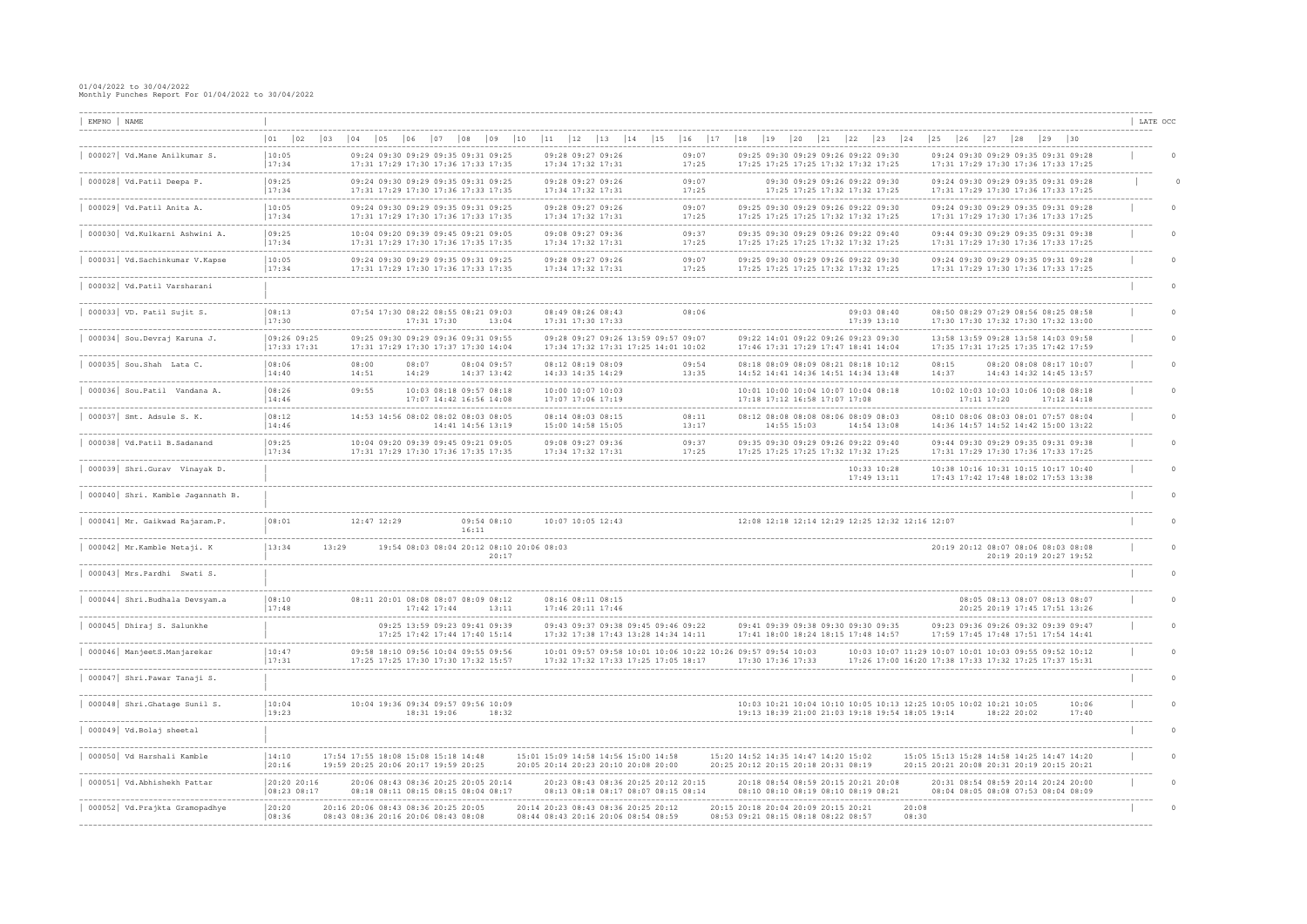| EMPNO NAME                                                                 |                                |                                                                |                                                                                                                 |                                                                |                                                                                                                  |                            |                                                                                                                      |                                                                                                                                                                                                                                                    | LATE OCC                                    |
|----------------------------------------------------------------------------|--------------------------------|----------------------------------------------------------------|-----------------------------------------------------------------------------------------------------------------|----------------------------------------------------------------|------------------------------------------------------------------------------------------------------------------|----------------------------|----------------------------------------------------------------------------------------------------------------------|----------------------------------------------------------------------------------------------------------------------------------------------------------------------------------------------------------------------------------------------------|---------------------------------------------|
| ----------------------------                                               | $ 02\rangle$<br> 03            | 105<br>l 04                                                    | 09<br>$ 10\rangle$                                                                                              |                                                                | 115<br> 16                                                                                                       | 19                         | 23<br> 24                                                                                                            | 25<br>$ 29\rangle$<br> 30                                                                                                                                                                                                                          | -----------                                 |
| 000053 Vidyerani A. Patil                                                  | 08:36 08:43<br>20:20 20:16     |                                                                | 08:36 20:16 20:06 08:43 08:08 08:44<br>20:06 08:43 08:36 20:25 20:05 20:14<br>---------------------             |                                                                | 08:43 20:16 20:06 08:54 08:59 08:53<br>20:23 08:43 08:36 20:25 20:12 20:15<br>---------------------------------- |                            | 09:21 20:15 20:18 08:22 08:57 08:30<br>20:18 08:54 08:59 20:15 20:21 20:08                                           | 08:41 20:08 20:31 08:19 08:14 08:14<br>20:31 08:54 08:59 20:14 20:24 20:00                                                                                                                                                                         | $\Omega$                                    |
| 000054 Vd. Shashank Jadhav                                                 | 08:23 08:17<br>20:00 14:54     |                                                                | 08:18 08:11 08:15 08:15 08:04 08:17<br>14:55 14:08 15:08 15:18 14:48 15:01<br>--------------------------------- |                                                                | 08:13 08:18 08:17 08:07 08:15 08:14<br>15:09 14:58 14:56 15:00 14:58 15:20                                       |                            | 08:10 08:10 08:19 08:10 08:19 08:21<br>14:52 14:35 14:47 14:20 15:02 15:05                                           | 08:04 08:05 08:08 07:53 08:04 08:09<br>15:13 15:28 14:58 14:25 14:47 14:20                                                                                                                                                                         | $\Omega$                                    |
| 000055 Vd.Deepali D.Sable                                                  | 09:26<br>17:33                 | 09:25 09:30 09:29 09:36 09:31<br>17:31 17:29 17:30 17:37 17:34 |                                                                                                                 | 09:28 09:27 09:26<br>17:34 17:32 17:31                         | 09:07                                                                                                            | 09:22<br>17:30             | 09:22 17:32 09:23 09:30<br>17:29<br>17:32                                                                            | 09:28                                                                                                                                                                                                                                              | $\overline{0}$                              |
| 000056 Pooja S.Bargude                                                     | 08:25<br> 20:17                | 20:14 20:23 20:35 20:17 20:42 20:42 20:40                      | ------------------------------<br>08:20 08:39 13:10 13:11 13:12 13:23                                           |                                                                | 12:57 13:15 20:12 08:31 08:31 08:37<br>20:35 20:17 20:42 20:06 20:20 20:08                                       |                            | --------------------------------------<br>08:46 08:28 08:12 08:24 08:39 08:34<br>20:08 20:08 20:10 20:09 20:21 20:13 | 08:28 08:37 08:50 13:07 13:07 09:25<br>20:23 20:30 20:30 20:39 20:31                                                                                                                                                                               | $\Omega$                                    |
| 000057 Soniya S.Patil                                                      | 09:47 09:57<br>$17:24$ $12:21$ |                                                                | 10:03 09:30 09:44 09:52 09:51 09:58 14:11<br>17:25 17:25 17:32 17:40 17:29 15:38                                | 10:00 09:50 10:03<br>17:32 17:15 17:37                         | 09:51 10:00<br>17:43 17:44                                                                                       |                            | _______________________________<br>09:54 10:02 09:51 09:57 09:51 09:55<br>17:38 17:34 18:18 17:35 17:31 16:30        | 09:55 09:53 09:54 09:54 09:58 09:58<br>17:42 17:28 17:14 17:30 17:40 15:51                                                                                                                                                                         | $\Omega$                                    |
| 000058 Shri. Patil Prakash G.                                              | 09:30 10:01<br>$17:31$ $11:34$ |                                                                | 09:32 09:30 09:08 09:23 09:10 09:22<br>17:44 17:31 18:30 17:36 17:29 13:45                                      |                                                                | 09:33 09:38 09:32 09:37 09:45 09:36                                                                              |                            | 09:42 09:29 09:34 09:32 09:35                                                                                        | 09:35 09:26 09:29 09:51 09:21 09:34<br>17:44 17:31 17:04 17:25 17:06 17:45 16:41 17:30 17:39 19:04 17:34 17:32 17:05 15:34 17:36 17:36 17:34 17:25 17:36 16:08                                                                                     | $\Omega$                                    |
| 000059 Mrs. Birnale Meenakumari B.                                         | 09:25<br>17:34                 |                                                                | 09:24 09:30 09:29 09:35 09:31 09:25<br>17:31 17:29 17:30 17:36 17:33 17:35                                      | 09:28 09:27 09:26<br>17:34 17:32 17:31                         | 09:07<br>17:25                                                                                                   |                            | 09:25 09:30 09:29 09:26 09:22 09:30<br>17:25 17:25 17:25 17:32 17:32 17:25                                           | 09:24 09:30 09:29 09:35 09:31 09:28<br>17:31 17:29 17:30 17:36 17:33 17:25                                                                                                                                                                         | $\Omega$                                    |
| -------------------------------------<br>000060 Shri. Ghorapade Shamrao V. | ----------<br>10:05<br>17:34   |                                                                | 09:24 09:30 09:29 09:35 09:31 09:25<br>17:31 17:29 17:30 17:36 17:33 17:35                                      | 09:28 09:27 09:26<br>17:34 17:32 17:31                         | 09:07<br>17:25                                                                                                   |                            | 09:25 09:30 09:29 09:26 09:22 09:30<br>17:25 17:25 17:25 17:32 17:32 17:25                                           | 09:24 09:30 09:29 09:35 09:31<br>17:31 17:29 17:30 17:36 17:33                                                                                                                                                                                     |                                             |
| 000061 Shri. Davari Dattatrya M.                                           |                                |                                                                |                                                                                                                 |                                                                |                                                                                                                  |                            |                                                                                                                      |                                                                                                                                                                                                                                                    |                                             |
| 000062 Shri. Salunkhe Sunil A.                                             | 09:35<br>17:42                 |                                                                | 09:42 18:11 09:45 09:23 09:41 09:39<br>17:41 17:45 17:40 14:56                                                  | 09:38 09:38<br>17:36 17:40                                     | 09:22<br>14:14                                                                                                   |                            | 09:41 09:39 09:38 09:30 09:30 09:35<br>17:40 18:00 18:13 18:14 17:47 14:26                                           | 09:23<br>09:26 09:32 09:39 09:47<br>17:55<br>17:48 17:52 17:54 14:41                                                                                                                                                                               | $\Omega$                                    |
| 000063 Shri. Jamadar Shukat H.                                             |                                | 17:05                                                          | 09:11 17:20 09:32 10:58 09:34 09:56<br>17:18 13:06                                                              | 09:39 09:47 09:45<br>17:30 17:32 17:27                         | 09:37<br>13:37                                                                                                   | 09:33 09:24<br>17:31 17:34 | 09:40 09:46 10:12<br>17:35 17:21 13:11                                                                               | 09:52 09:56 09:35 09:51 09:59 10:17<br>17:01 17:29 17:36 17:25<br>13:52                                                                                                                                                                            | $\Omega$                                    |
| 000064 Shri. Shinde Deelip B.                                              | 09:30 10:01<br>$17:31$ $11:34$ | 09:32 09:30 09:08 09:23 09:10 09:22                            | 17:44 17:31 18:30 17:36 17:29 13:45                                                                             |                                                                |                                                                                                                  |                            |                                                                                                                      | 09:33 09:38 09:32 09:37 09:45 09:36 09:58 09:37 09:42 09:29 09:34 09:32 09:35 10:06 09:35 09:26 09:29 09:51 09:21 09:34<br>17:44 17:31 17:04 17:25 17:06 17:45 16:41 17:30 17:39 19:04 17:34 17:32 17:05 15:34 17:36 17:36 17:34 17:25 17:36 16:08 | $\Omega$                                    |
| 000065 Vd. Rohan R. Patil                                                  | 07:41 09:25<br>17:33 17:25     |                                                                | 09:19 09:32 09:18 09:31 09:31 09:33<br>17:44 17:31 17:35 17:31 17:32 13:05                                      | 09:30 09:33 09:35<br>17:36 17:32 17:31                         | 09:28<br>13:08                                                                                                   |                            | 09:36 09:38 09:01 09:34 09:31 09:27<br>17:34 17:33 17:34 17:34 17:35 13:12                                           | 09:27 09:38 09:34 09:35 09:36 09:28<br>17:33 17:33 17:35 17:33 17:33 13:02                                                                                                                                                                         | $\Omega$                                    |
| 000066 Shri. Pachore Rahul                                                 | 10:05<br>17:34                 |                                                                | 09:24 09:30 09:29 09:35 09:31 09:25<br>17:31 17:29 17:30 17:36 17:33 17:35                                      | 09:28 09:27 09:26<br>17:34 17:32 17:31                         | 09:07<br>17:25                                                                                                   |                            | 09:25 09:30 09:29 09:26 09:22 09:30<br>17:25 17:25 17:25 17:32 17:32 17:25                                           | 09:24 09:30 09:29 09:35 09:31 09:28<br>17:31 17:29 17:30 17:36 17:33 17:25                                                                                                                                                                         |                                             |
| 000067 Shri.Deokar Akshay M.                                               | 10:00<br>17:34                 | --------------                                                 | 09:24 09:30 09:29 09:35 09:31 09:25<br>17:31 17:29 17:30 17:36 17:33 17:35                                      | 09:28 09:27 09:26<br>17:34 17:32 17:31                         | 09:07<br>17:25                                                                                                   |                            | 09:25 09:30 09:29 09:26 09:22 09:30<br>17:25 17:25 17:25 17:32 17:32 17:25                                           | 09:24 09:30 09:29 09:35 09:31 09:28<br>17:31 17:29 17:30 17:36 17:33 17:25                                                                                                                                                                         | $\Omega$                                    |
| 000068 sandeep A.Kamble                                                    | 09:55<br>17:34                 |                                                                | 09:24 09:30 09:29 09:35 09:31 09:25<br>17:31 17:29 17:30 17:36 17:33 17:35                                      | 09:28 09:27 09:26<br>17:34 17:32 17:31                         | 09:07<br>17:25                                                                                                   |                            | 09:25 09:30 09:29 09:26 09:22 09:30<br>17:25 17:25 17:25 17:32 17:32 17:25                                           | 09:24 09:30 09:29 09:35 09:31 09:55<br>17:31 17:29 17:30 17:36 17:33 17:25                                                                                                                                                                         | . _ _ _ _ _ _ _ _ _ _ _ _ _ _ _<br>$\Omega$ |
| 000069 Mrs. Shinde Prajakta R.                                             | 10:05<br>17:34                 |                                                                | 09:24 09:30 09:29 09:35 09:31 09:25<br>17:31 17:29 17:30 17:36 17:33 17:35                                      | 09:28 09:27 09:26<br>17:34 17:32 17:31                         | 09:07<br>17:25                                                                                                   |                            | 09:25 09:30 09:29 09:26 09:22 09:30<br>17:25 17:25 17:25 17:32 17:32 17:25                                           | 09:24 09:30 09:29 09:35 09:31 09:28<br>17:31 17:29 17:30 17:36 17:33 17:25                                                                                                                                                                         | $\Omega$                                    |
| 000070 Pravin A.Kholkumbe                                                  | 09:26<br>17:33                 |                                                                | 09:25 09:30 09:29 09:36 09:31 09:55<br>17:31 17:29 17:30 17:37 17:30 14:04                                      |                                                                | 09:28 09:27 09:26 13:59 09:57 09:07<br>17:34 17:32 17:31 17:25 14:01 10:02                                       |                            | 09:22 14:01 09:22 09:26 09:23 09:30<br>17:46 17:31 17:29 17:47 18:41 14:04                                           | 13:58 13:59 09:28 13:58 14:03 09:58<br>17:35 17:31 17:25 17:35 17:42 17:59 ----------                                                                                                                                                              |                                             |
| 000071 Shri. Kurle Prashant B.                                             | 10:05<br>17:34                 |                                                                | 09:24 09:30 09:29 09:35 09:31 09:25<br>17:31 17:29 17:30 17:36 17:33 17:35                                      | 09:28 09:27 09:26<br>17:34 17:32 17:31                         | 09:07<br>17:25                                                                                                   |                            | 09:25 09:30 09:29 09:26 09:22 09:30<br>17:25 17:25 17:25 17:32 17:32 17:25                                           | 09:24 09:30 09:29 09:35 09:31 09:28<br>17:31 17:29 17:30 17:36 17:33 17:25                                                                                                                                                                         |                                             |
| 000072 Mr.Khavate Bharat D.                                                | 10:05<br> 17:34                |                                                                | 09:24 09:30 09:29 09:35 09:31 09:25<br>17:31 17:29 17:30 17:36 17:33 17:35                                      | 09:28 09:27 09:26<br>17:34 17:32 17:31                         | 09:07<br>17:25                                                                                                   |                            | 09:25 09:30 09:29 09:26 09:22 09:30<br>17:25 17:25 17:25 17:32 17:32 17:25                                           | 09:24 09:30 09:29 09:35 09:31 09:28<br>17:31 17:29 17:30 17:36 17:33 17:25                                                                                                                                                                         |                                             |
| 000073   Mr.Sakale Amol R.                                                 | 10:05<br> 17:34                |                                                                | ------------------------------<br>09:24 09:30 09:29 09:35 09:31 09:25<br>17:31 17:29 17:30 17:36 17:33 17:35    | --------------------<br>09:28 09:27 09:26<br>17:34 17:32 17:31 | --------<br>09:07<br>17:25                                                                                       |                            | 09:25 09:30 09:29 09:26 09:22 09:30<br>17:25 17:25 17:25 17:32 17:32 17:25                                           | 09:24 09:30 09:29 09:35 09:31 09:28<br>17:31 17:29 17:30 17:36 17:33 17:25                                                                                                                                                                         |                                             |
| 000074   Mr. Lokhande Raghu B.                                             | 09:25<br> 17:33                | 09:25 09:30 09:29 09:35 09:31<br>17:30 17:29 17:30 17:36 17:33 |                                                                                                                 | 09:28 09:27 09:27<br>17:33 17:32 17:30                         | 09:08                                                                                                            | 09:22<br>17:30             | 09:22 09:27 09:23 09:30<br>17:29 17:32 17:32                                                                         | 09:28                                                                                                                                                                                                                                              |                                             |
| $000075$ Mr. Patil Amol A.                                                 | 10:05<br> 17:34                |                                                                | 09:24 09:30 09:29 09:35 09:31 09:25<br>17:31 17:29 17:30 17:36 17:33 17:35                                      | 09:28 09:27 09:26<br>17:34 17:32 17:31                         | 09:07<br>17:25                                                                                                   |                            | 09:25 09:30 09:29 09:26 09:22 09:30<br>17:25 17:25 17:25 17:32 17:32 17:25                                           | 09:24 09:30 09:29 09:35 09:31 09:28<br>17:31 17:29 17:30 17:36 17:33 17:25                                                                                                                                                                         | $\Omega$                                    |
| 000076 Mr. Shinge Mahesh S.                                                | 10:05<br> 17:34                |                                                                | 09:24 09:30 09:29 09:35 09:31 09:25<br>17:31 17:29 17:30 17:36 17:33 17:35                                      | 09:28 09:27 09:26<br>17:34 17:32 17:31                         | 09:07<br>17:25                                                                                                   |                            | -------------------------------<br>09:25 09:30 09:29 09:26 09:22 09:30<br>17:25 17:25 17:25 17:32 17:32 17:25        | -----------------------------------<br>09:24 09:30 09:29 09:35 09:31 09:28<br>17:31 17:29 17:30 17:36 17:33 17:25                                                                                                                                  | $\Omega$                                    |
| 000077   Mrs. Seema Chougule B                                             | 10:05<br> 17:34                |                                                                | 09:24 09:30 09:29 09:35 09:31 09:25<br>17:31 17:29 17:30 17:36 17:33 17:35                                      | 09:28 09:27 09:26<br>17:34 17:32 17:31                         | 09:07<br>17:25                                                                                                   |                            | 09:25 09:30 09:29 09:26 09:22 09:30<br>17:25 17:25 17:25 17:32 17:32 17:25                                           | 09:24 09:30 09:29 09:35 09:31 09:28<br>17:31 17:29 17:30 17:36 17:33 17:25                                                                                                                                                                         | 0                                           |
| 000078   Mr. Katkar Koutuk N.                                              | 10:05<br> 17:34                |                                                                | 09:24 09:30 09:29 09:35 09:31 09:25<br>17:31 17:29 17:30 17:36 17:33 17:35                                      | 09:28 09:27 09:26<br>17:34 17:32 17:31                         | 09:07<br>17:25                                                                                                   |                            | 09:25 09:30 09:29 09:26 09:22 09:30<br>17:25 17:25 17:25 17:32 17:32 17:25                                           | 09:24 09:30 09:29 09:35 09:31 09:28<br>17:31 17:29 17:30 17:36 17:33 17:25                                                                                                                                                                         | 0                                           |
|                                                                            |                                |                                                                |                                                                                                                 |                                                                |                                                                                                                  |                            |                                                                                                                      |                                                                                                                                                                                                                                                    |                                             |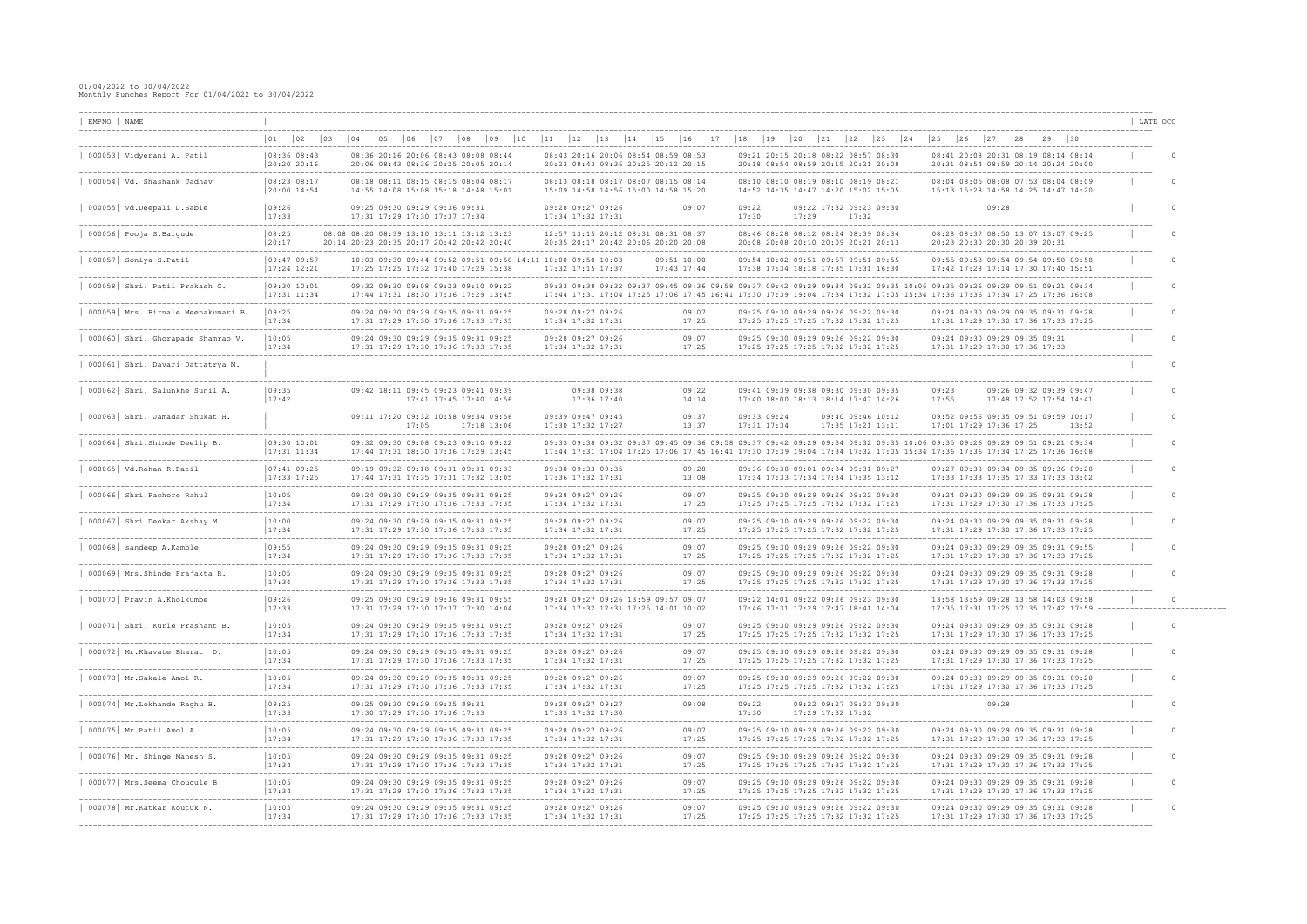| EMPNO NAME                                             |                                                                                                                                                           |              |                              |                                                                                                             |                                                                |           |             |                                                                                        |       |                            |                   |                                                                            |                |              |                                                                |                      |                                                                                                                                        |       |                                                    |                                        |                                                                                                                                        |              |                            | LATE OCC |  |
|--------------------------------------------------------|-----------------------------------------------------------------------------------------------------------------------------------------------------------|--------------|------------------------------|-------------------------------------------------------------------------------------------------------------|----------------------------------------------------------------|-----------|-------------|----------------------------------------------------------------------------------------|-------|----------------------------|-------------------|----------------------------------------------------------------------------|----------------|--------------|----------------------------------------------------------------|----------------------|----------------------------------------------------------------------------------------------------------------------------------------|-------|----------------------------------------------------|----------------------------------------|----------------------------------------------------------------------------------------------------------------------------------------|--------------|----------------------------|----------|--|
|                                                        | 02<br>$ 01\rangle$<br> 03                                                                                                                                 | $ 04\rangle$ | $ 05\rangle$<br>$ 06\rangle$ | 07<br>$\begin{array}{c} 0 & 8 \end{array}$                                                                  | $ 09\rangle$                                                   | 10<br> 11 | 12          | 13                                                                                     | $14$  | 15                         | 16                | 17                                                                         | $ 18\rangle$   | $ 19\rangle$ | $ 20\rangle$                                                   | 21                   | $ 22\rangle$<br> 23                                                                                                                    | 24    | $\begin{array}{c} \boxed{25} \end{array}$          | 26                                     | 27<br>$ 28\rangle$<br>______________________________________                                                                           | $ 29\rangle$ | 30                         |          |  |
| 000079 Mr. Mujawar Sameer H.                           | 10:05<br>17:34                                                                                                                                            |              |                              | 09:24 09:30 09:29 09:35 09:31 09:25<br>17:31 17:29 17:30 17:36 17:33 17:35                                  |                                                                |           |             | 09:28 09:27 09:26<br>17:34 17:32 17:31<br>. _ _ _ _ _ _ _ _ _ _ _ _ _ _ _ _ _ _        |       |                            | 09:07<br>17:25    |                                                                            |                |              | ------------------------------                                 |                      | 09:25 09:30 09:29 09:26 09:22 09:30<br>17:25 17:25 17:25 17:32 17:32 17:25                                                             |       |                                                    |                                        | 09:24 09:30 09:29 09:35 09:31 09:28<br>17:31 17:29 17:30 17:36 17:33 17:25<br>------------------------------                           |              |                            |          |  |
| 000080 Manisha V. Firgannavar                          | 09:45<br>17:34                                                                                                                                            |              |                              | 09:34 09:39 09:59 09:35 09:31 09:55<br>17:31 17:29 17:30 17:36 17:33 17:35                                  |                                                                |           |             | 09:48 09:57 09:36<br>17:34 17:32 17:31                                                 |       |                            | 09:57<br>17:25    |                                                                            |                |              |                                                                |                      | 09:55 09:39 09:39 09:26 09:52 09:40<br>17:25 17:25 17:25 17:32 17:32 17:25                                                             |       |                                                    |                                        | 09:24 09:30 09:29 09:35 09:39 09:38<br>17:31 17:29 17:30 17:36 17:33 17:25                                                             |              |                            |          |  |
| ----------------------<br>000081 Mr. Patil Jinendra S. | 10:05<br> 17:34                                                                                                                                           |              |                              | ----------------------------<br>09:24 09:30 09:29 09:35 09:31 09:25<br>17:31 17:29 17:30 17:36 17:33 17:35  |                                                                |           |             | --------------------<br>09:28 09:27 09:26<br>17:34 17:32 17:31                         |       |                            | 09:07<br>17:25    |                                                                            |                |              |                                                                |                      | 09:25 09:30 09:29 09:26 09:22 09:30<br>17:25 17:25 17:25 17:32 17:32 17:25                                                             |       |                                                    |                                        | --------------------------------------<br>09:24 09:30 09:29 09:35 09:31 09:28<br>17:31 17:29 17:30 17:36 17:33 17:25                   |              |                            |          |  |
| 000082 Shri.Shelar Suresh P.                           | 10:05<br>17:34                                                                                                                                            |              |                              | 09:24 09:30 09:29 09:35 09:31 09:25<br>17:31 17:29 17:30 17:36 17:33 17:35                                  |                                                                |           |             | 09:28 09:27 09:26<br>17:34 17:32 17:31                                                 |       |                            | 09:07<br>17:25    |                                                                            |                |              |                                                                |                      | 09:25 09:30 09:29 09:26 09:22 09:30<br>17:25 17:25 17:25 17:32 17:32 17:25                                                             |       |                                                    |                                        | 09:24 09:30 09:29 09:35 09:31 09:28<br>17:31 17:29 17:30 17:36 17:33 17:25                                                             |              |                            |          |  |
| 000083 Shri. Gaikwad Nilesh                            | 09:25<br>17:34                                                                                                                                            |              |                              | 09:24 09:30 09:29 09:35 09:31 09:25<br>17:31 17:29 17:30 17:36 17:33 17:35                                  |                                                                |           |             | 09:27 09:26<br>17:32 17:31                                                             |       |                            | 09:07<br>17:25    |                                                                            |                |              |                                                                |                      | 09:25 09:30 09:29 09:26 09:22 09:30<br>17:25 17:25 17:25 17:32 17:32 17:25                                                             |       | 09:24<br>17:31                                     |                                        | 09:29 09:35 09:31 09:28<br>17:30 17:36 17:33 17:25                                                                                     |              |                            |          |  |
| 000084 Shri. Patil Ankush R.                           | 10:05<br>17:34                                                                                                                                            |              |                              | -----------------------------<br>09:24 09:30 09:29 09:35 09:31 09:25<br>17:31 17:29 17:30 17:36 17:33 17:35 |                                                                |           |             | 09:28 09:27 09:26<br>17:34 17:32 17:31                                                 |       |                            | 09:07<br>17:25    |                                                                            |                |              | ------------------------------                                 |                      | 09:25 09:30 09:29 09:26 09:22 09:30<br>17:25 17:25 17:25 17:32 17:32 17:25                                                             |       |                                                    |                                        | -------------------------<br>09:24 09:30 09:29 09:35 09:31 09:28<br>17:31 17:29 17:30 17:36 17:33 17:25                                |              |                            |          |  |
| 000085 Shri. Patil Rakesh K.                           | 10:00 <br>17:34                                                                                                                                           |              |                              | 09:24 09:30 09:29 09:35 09:31 09:25<br>17:31 17:29 17:30 17:36 17:33 17:35                                  |                                                                |           |             | 09:28 09:27 09:26<br>17:34 17:32 17:31                                                 |       |                            | 09:07<br>17:25    |                                                                            |                |              |                                                                |                      | 09:25 09:30 09:29 09:26 09:22 09:30<br>17:25 17:25 17:25 17:32 17:32 17:25                                                             |       |                                                    |                                        | 09:24 09:30 09:29 09:35 09:31 09:28<br>17:31 17:29 17:30 17:36 17:33 17:25                                                             |              |                            |          |  |
| 000086 Smt. Mali Chayya P.                             | 09:25<br>17:34                                                                                                                                            |              |                              | 09:24 09:30 09:29 09:35 09:31<br>17:31 17:29 17:30 17:36 17:33                                              |                                                                |           | 17:34       | ------------------------------<br>09:28 09:27 09:27<br>17:31                           |       |                            | --------<br>09:07 |                                                                            | 09:22<br>17:30 |              |                                                                | 17:32                | 17:29 09:26 09:22 09:30                                                                                                                |       |                                                    |                                        | 09:28                                                                                                                                  |              |                            |          |  |
| 000087 Kishor Bariya                                   | 10:05<br> 17:34                                                                                                                                           |              |                              | 09:24 09:30 09:29 09:35 09:31 09:25<br>17:31 17:29 17:30 17:36 17:33 17:35                                  |                                                                |           |             | 09:28 09:27 09:26<br>17:34 17:32 17:31                                                 |       |                            | 09:07<br>17:25    |                                                                            |                |              |                                                                |                      | 09:25 09:30 09:29 09:26 09:22 09:30<br>17:25 17:25 17:25 17:32 17:32 17:25                                                             |       |                                                    |                                        | 09:24 09:30 09:29 09:35 09:31 09:28<br>17:31 17:29 17:30 17:36 17:33 17:25                                                             |              |                            |          |  |
| 000088 Mr.Dnyandeo L.Patil                             | 10:05<br>17:34                                                                                                                                            |              |                              | ----------------------<br>09:24 09:30 09:29 09:35 09:31 09:25<br>17:31 17:29 17:30 17:36 17:33 17:35        |                                                                |           |             | 09:28 09:27 09:26<br>17:34 17:32 17:31                                                 |       |                            | 09:07<br>17:25    |                                                                            |                |              | ----------------------                                         |                      | 09:25 09:30 09:29 09:26 09:22 09:30<br>17:25 17:25 17:25 17:32 17:32 17:25                                                             |       |                                                    |                                        | 09:24 09:30 09:29 09:35 09:31 09:28<br>17:31 17:29 17:30 17:36 17:33 17:25                                                             |              |                            |          |  |
| --------------------------<br>000089 Nikita Khandare   | 11:23 11:26 11:03 11:03 11:06 09:17 16:43 11:06 11:09<br> 19:01 19:04 19:04 19:03 18:55 19:02 19:03 17:31 17:25                                           |              |                              |                                                                                                             |                                                                |           |             | 09:45 10:57 11:10<br>18:52 18:56 19:02                                                 |       | 11:31 09:27<br>17:38 17:33 |                   |                                                                            |                |              |                                                                |                      | 09:00 11:23 11:26 11:03 11:03 11:06<br>19:01 19:04 19:04 19:03 19:00 17:31                                                             |       |                                                    |                                        | 09:17 10:56 11:03 11:16 11:03 11:06<br>19:02 18:58 19:15 18:59 19:00 17:10                                                             |              |                            |          |  |
| 000090 Mr. Sachin Awale                                | 08:44 08:46 08:54 08:52 08:59 08:48 09:25 09:25<br> 16:51 17:47 16:49 17:02 17:11 16:28 19:02 18:25                                                       |              |                              |                                                                                                             |                                                                |           |             | 08:51 08:42 08:44 08:55 08:51<br>16:51 17:47 16:49 17:02 17:11                         |       |                            |                   |                                                                            |                |              |                                                                |                      | 08:39 08:44 08:46 08:54 08:52 08:02 08:42<br>16:32 18:11 19:56 17:06 16:44 17:25 17:01                                                 |       |                                                    |                                        | 08:51 08:56 08:50 08:56 09:17 09:13<br>17:24 17:27 17:38 17:05 17:28 20:48                                                             |              |                            |          |  |
| 000091 Vd. Pooja R. Mukayanmath                        | 09:31<br> 17:35                                                                                                                                           |              |                              | 09:53 09:33 09:25 09:29 09:30 09:37<br>17:41 17:39 17:25 17:32 17:35 17:41                                  |                                                                |           |             | 09:29 09:38 09:37 09:38 09:41 09:38<br>17:39 17:43 17:42 17:39 17:31 17:05             |       |                            |                   | 09:25 09:30 09:31 09:46 09:25 09:34<br>17:25 17:33 17:37 17:34 17:26 17:37 |                |              |                                                                |                      | ----------------------------------                                                                                                     |       |                                                    |                                        | 10:08 09:39 09:32 09:31 09:30 09:36<br>17:43 17:37 17:39 17:45 17:36 17:44                                                             |              |                            |          |  |
| 000092 Deepalia Higane                                 | 10:00 <br>09:24<br> 17:34<br>17:31                                                                                                                        |              | 09:30 09:29<br>17:29 17:30   |                                                                                                             | 09:35 09:31 09:25 09:28 09:27<br>17:36 17:33 17:35 17:34 17:32 |           |             |                                                                                        |       | 09:26 09:07<br>17:31 17:25 |                   |                                                                            |                |              | 09:25 09:30 09:29 09:26 09:22<br>17:25 17:25 17:25 17:32 17:32 |                      |                                                                                                                                        |       | 09:30 09:24 09:30<br>17:25 17:31 17:29             |                                        | ------------------------                                                                                                               |              | 09:31 09:28<br>17:33 17:25 |          |  |
| 000093 Vd. Dongale Vandana R.                          | 13:55 08:25 08:19 08:25 14:00 13:53 13:45 08:08 08:12 08:57 08:16 13:44<br>20:16 14:27 14:31 14:24 20:27 20:27 20:13 14:41 14:40 17:25 14:38 20:19        |              |                              |                                                                                                             |                                                                |           |             |                                                                                        |       |                            |                   | 20:16 14:27 14:31 14:24 20:27 20:27 14:27                                  |                |              |                                                                |                      | 20:19                                                                                                                                  | 20:21 |                                                    |                                        | 13:55 08:25 08:19 08:25 14:00 13:53 08:16 20:20 08:33 20:20 08:26 08:34 08:15 08:21 13:53 08:05 08:14<br>14:32 14:40 20:25 14:28 14:28 |              |                            |          |  |
| $000094$ Modak Y. Vivek                                | 09:26<br>17:33                                                                                                                                            |              |                              | 09:25 09:30 09:29 09:36 09:31 09:55<br>17:31 17:29 17:30 17:37 17:30 14:04                                  |                                                                |           |             | 09:28 09:27 09:26 13:59 09:57 09:07<br>17:34 17:32 17:31 17:25 14:01 10:02             |       |                            |                   |                                                                            |                |              |                                                                |                      | 09:22 14:01 09:22 09:26 09:23 09:30<br>17:46 17:31 17:29 17:47 18:41 14:04                                                             |       |                                                    |                                        | 13:58 13:59 09:28 13:58 14:03 09:58<br>17:35 17:31 17:25 17:35 17:42 17:59                                                             |              |                            |          |  |
| 000095 Mr. Vijay A. Patil                              | 09:1909:29<br>$17:32$ 17:04                                                                                                                               |              |                              | 09:18 09:32 09:23 09:29 09:20 09:32<br>17:43 17:42 17:31 17:35 17:32 17:25                                  |                                                                |           |             | 09:27 09:24 09:25 09:04<br>17:36 17:35 17:34 17:25                                     |       |                            | 09:23<br>17:35    |                                                                            |                |              |                                                                |                      | 09:20 09:25 09:16 09:23 09:21 09:26<br>17:33 17:26 17:33 17:37 17:34 17:19                                                             |       |                                                    | 09:44 09:42 09:49<br>17:31 17:35 17:39 |                                                                                                                                        |              |                            |          |  |
| 000096 Mr. Avinash Chavar                              | 09:52 09:58<br>17:44 17:25                                                                                                                                |              |                              | 09:22 09:31 09:34 09:31 09:26 09:35<br>17:36 17:29 17:31 17:36 17:29 17:25                                  |                                                                |           |             | 09:35 09:36 09:42 09:44<br>17:35 17:33 17:34 17:36                                     |       |                            | 17:25             |                                                                            |                |              |                                                                |                      | 09:25 09:31 10:06 09:33 09:41 09:44<br>17:32 17:33 17:34 17:34 17:38 17:36                                                             |       |                                                    |                                        | 09:44 09:42 09:49 09:49 09:37 09:55<br>17:34 17:31 17:38 17:31 17:35 17:39                                                             |              |                            |          |  |
| 000097 Miss. Mane Sanjana S.                           | 09:31 09:53<br>$17:35$ $17:41$                                                                                                                            |              |                              | 09:33 09:25 09:29 09:30 09:37 09:29<br>17:39 17:25 17:32 17:35 17:41 17:39                                  |                                                                |           |             | 09:38 09:37 09:38 09:41 09:38 09:25<br>17:43 17:42 17:39 17:31 17:05 17:25             |       |                            |                   |                                                                            |                |              |                                                                |                      | 09:30 09:31 09:46 09:25 09:34 10:08<br>17:33 17:37 17:34 17:26 17:37 17:43                                                             |       |                                                    |                                        | 09:39 09:32 09:31 09:30 09:36 09:37<br>17:37 17:39 17:45 17:36 17:44 17:25                                                             |              |                            |          |  |
| 000098 Mr. Apte Abhishek S.                            | 09:19 08:48<br> 18:08                                                                                                                                     | 08:39        |                              | 08:23 08:32 08:15<br>16:45 16:24 17:18                                                                      |                                                                |           | 16:42 17:38 | 09:40 08:21 08:22 08:26 09:55                                                          | 17:33 |                            | 17:08             | 08:27 10:21 08:50 08:41                                                    | 17:26 17:35    |              |                                                                | 08:47 16:57<br>17:38 |                                                                                                                                        |       |                                                    |                                        | 08:36 08:40 08:50 08:53 08:51<br>17:35 16:37 17:43 16:48 16:38                                                                         |              |                            |          |  |
| 000099 Mr.Sisal Milind M.                              | 09:03<br>14:52                                                                                                                                            |              |                              | 07:55 08:59 09:25 08:56 08:58 08:54<br>14:25 14:55 14:25 14:18 14:49 15:01                                  |                                                                |           |             | 08:00 09:00 09:00 09:00 08:09 09:25 09:05<br>15:02 15:00 14:18 14:49 15:01 15:01 14:56 |       |                            |                   |                                                                            |                |              |                                                                |                      | 09:41 09:00 09:58 09:02 09:02 08:39<br>14:18 14:49 15:01 14:56 14:59 14:55                                                             |       |                                                    |                                        | 09:01 09:05 09:01 07:41 07:48<br>13:36 17:25 14:57 14:55 13:48                                                                         |              |                            |          |  |
| 000100 Mr.Athawale Sharad                              | 06:54 07:37<br>13:02 13:25                                                                                                                                |              |                              | 07:24 06:40 07:19 07:23 07:20<br>13:01 13:25 12:59 13:14 13:18                                              |                                                                |           |             | 08:42 07:22 07:24 07:31 07:18 07:46 07:40<br>13:29 13:18 13:17 14:39 13:04 13:50 14:03 |       |                            |                   |                                                                            |                |              | 07:28 07:32 07:36 08:45 07:30<br>13:43 14:25 15:24 14:38 14:48 |                      |                                                                                                                                        |       | 07:32 08:28 07:51 07:54<br>12:58 19:07 13:05 13:29 |                                        |                                                                                                                                        |              |                            |          |  |
| 000101 Mrs. Surekha kamble                             | 06:54 07:37 07:24 06:40<br> 13:02 13:25 13:01 13:25                                                                                                       |              |                              | 07:19 07:23 07:20 08:42<br>12:59 13:14 13:18 13:29                                                          |                                                                |           |             |                                                                                        |       |                            |                   |                                                                            |                |              |                                                                |                      | 07:22 07:24 07:31 07:18 07:46 07:40 07:28 07:32 07:36 08:45 07:30<br>13:18 13:17 14:39 13:04 13:50 14:03 13:43 14:25 15:24 14:38 14:48 |       |                                                    |                                        | 07:32 08:28 07:51 07:54<br>12:58 19:07 13:05 13:29                                                                                     |              |                            |          |  |
| 000102 Shri. Inamdar Seemer J.                         | $09:31$ 09:53<br>$ 17:35 \t17:41$                                                                                                                         |              |                              | 09:33 09:25 09:29 09:30 09:37 09:29<br>17:39 17:25 17:32 17:35 17:41 17:39                                  |                                                                |           |             | 09:38 09:37 09:38 09:41 09:38 09:25<br>17:43 17:42 17:39 17:31 17:05 17:25             |       |                            |                   |                                                                            |                |              |                                                                |                      | 09:30 09:31 09:46 09:25 09:34 10:08<br>17:33 17:37 17:34 17:26 17:37 17:43                                                             |       |                                                    |                                        | 09:39 09:32 09:31 09:30 09:36 09:37<br>17:37 17:39 17:45 17:36 17:44 17:25                                                             |              |                            |          |  |
| 000103 Shubhagi R. Patil                               | 10:15 10:05 10:12 10:49 11:33 10:13 10:11 12:03 10:04 14:11 10:18 09:52 10:15 10:05 10:12 10:09<br> 17:37 17:31 17:43 17:44 17:30 17:32 17:42 17:29 15:38 |              |                              |                                                                                                             |                                                                |           |             | 17:32 17:25 17:37 17:31 17:43 17:44                                                    |       |                            |                   |                                                                            |                |              |                                                                |                      | 10:06 10:05 10:03 10:43 10:11 10:14<br>17:37 17:33 18:18 17:34 17:25 16:03                                                             |       |                                                    |                                        | 10:09 10:06 10:34 10:25 10:02<br>15:59 15:59 17:25 17:34 15:51                                                                         |              |                            |          |  |
| 000104 Mr.Shinde Uday                                  | 08:01 08:57<br>16:56 16:22                                                                                                                                |              |                              | 08:03 08:31 07:57 08:05 08:01 08:18<br>17:13 15:44 16:53 17:26 17:09 17:25                                  |                                                                |           |             | 08:10 08:13 08:01 08:15 08:08 08:16<br>16:56 16:22 17:13 15:44 16:18 16:03             |       |                            |                   |                                                                            |                |              |                                                                |                      | 08:08 08:24 08:08 08:10 08:12 08:03<br>17:25 16:48 15:59 16:35 16:14 16:06                                                             |       |                                                    |                                        | 08:09 08:08 08:11 08:10 08:17 08:07<br>16:04 16:10 16:58 16:59 16:38 15:47                                                             |              |                            |          |  |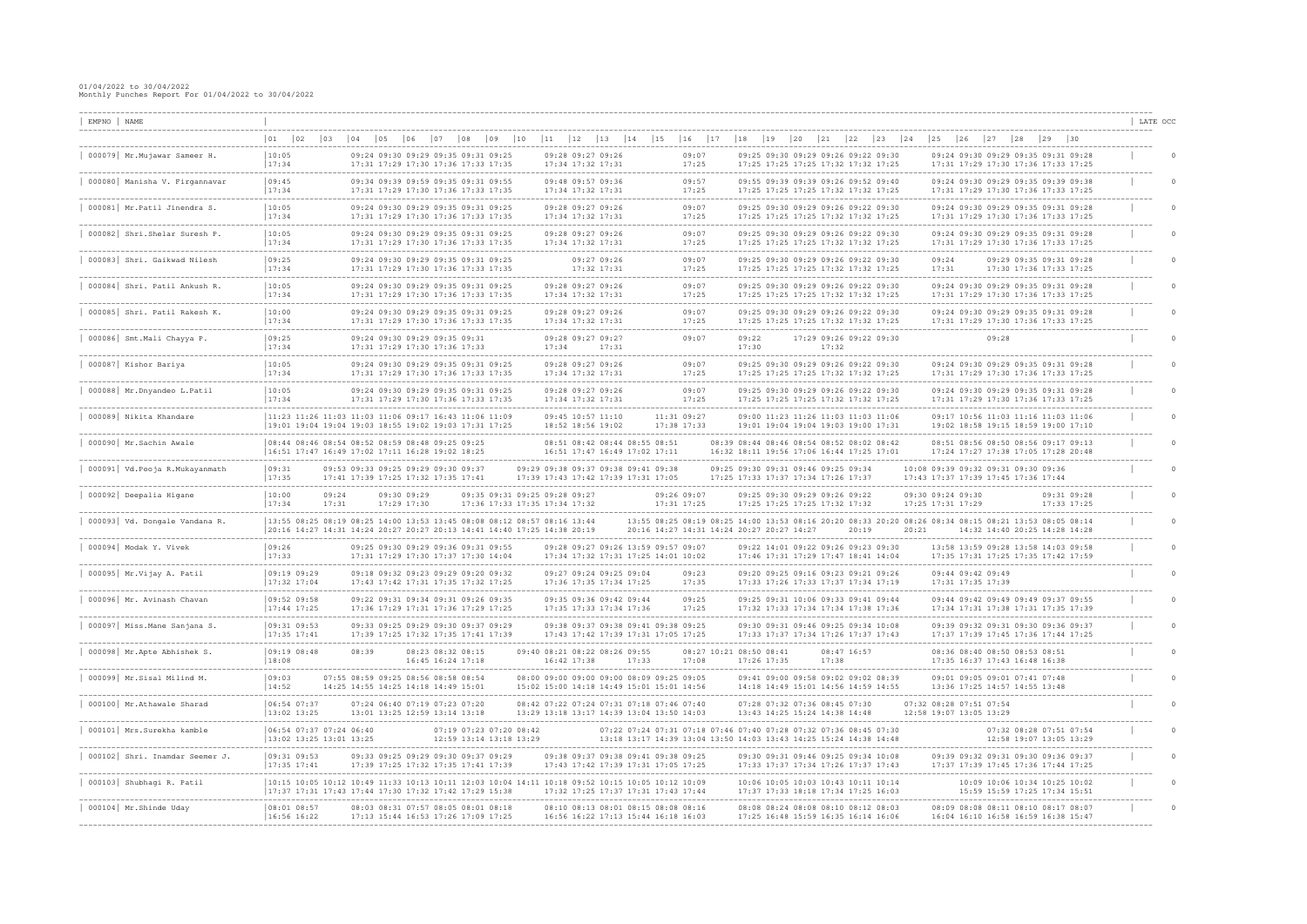| EMPNO   NAME                                                      |                                                                                                                                                                                                                                                                                                                                                                                                          | LATE OCC |
|-------------------------------------------------------------------|----------------------------------------------------------------------------------------------------------------------------------------------------------------------------------------------------------------------------------------------------------------------------------------------------------------------------------------------------------------------------------------------------------|----------|
| --------------                                                    | $ 02\rangle$<br> 18<br>  01<br>$ 03\rangle$<br>$ 04\rangle$<br> 05<br>106<br>14<br> 15<br>$ 16\rangle$<br>117<br>$19$<br> 23<br> 25<br> 26<br>$ 28\rangle$<br>$ 29\rangle$<br>107<br> 10<br>  12 <br> 13 <br> 24<br>127<br>  30                                                                                                                                                                          |          |
| 000105 Varsha C. londhe                                           | $ 07:38$ 09:55 08:52 07:51<br>06:07 06:04 06:11 07:48 09:14 07:52 07:40 07:39 07:49<br>07:19 07:36 09:22 07:45 09:16 09:25<br>08:57<br>14:29 11:20 12:36 13:44<br>13:02 14:16 12:16 13:28 12:27 14:25 13:08 14:16 12:16<br>13:25 13:24 14:34 13:14 11:42 14:25<br>14:25                                                                                                                                  |          |
| -------------------------------------<br>000106 Mr.Vandana Rokade | --------------------<br> 09:23<br>09:11 09:34 09:26 09:20 09:18 09:23 09:47 09:20 09:25 09:10<br>10:04 09:15 10:10 09:14 09:27<br>09:11 09:35 09:22 09:56 09:28 09:23 09:35 09:21 09:23 09:30<br> 17:32<br>17:25 17:26 17:46 17:35 17:26 17:40<br>17:05 17:50<br>17:33 17:52<br>17:42 17:46 17:26 17:43 17:35 17:42 17:38 17:35 17:54 18:05<br>17:47 17:51 17:39                                         |          |
| 000107 Rajendra Chavan                                            | -------------------------------<br> 09:25<br>08:05 07:40 13:53 07:38 07:44 07:50<br>07:58 07:43 08:01 07:32 07:39 07:45<br>08:05 07:40 07:36 07:53 07:48 07:43<br>07:51 07:52 07:55 08:10 07:56 08:05<br>17:25<br>16:11 15:52 16:03 16:41 16:22 16:44<br>16:07 16:18 16:16 16:12 16:05 16:23<br>16:24 16:07 16:18 16:16 16:01 16:02<br>16:06 16:05 16:13 16:06 16:07                                     |          |
| 000108 Nikhil Shrirambekar                                        | 11:23 11:26 11:03 11:03 11:06 16:43 11:06 11:09 09:45<br>11:23 11:26 11:03 11:03 11:06 09:17<br>10:56 11:03 11:16 11:03 11:06 09:26<br>10:57 11:10 11:31<br>09:27 09:00<br>19:01 19:04 19:04 19:03 19:00 18:55 19:02 19:03 17:31<br>18:52 18:56 19:02<br>17:38 17:33<br>19:01 19:04 19:04 19:03 19:00 17:31<br>19:02 18:58 19:15 18:59 19:00 17:10                                                       |          |
| 000109 Mr. Nagesh Make                                            | 09:26<br>09:28 09:27 09:26 13:59 09:57 09:07<br>09:25 09:30 09:29 09:36 09:31 09:55<br>09:22 14:01 09:22 09:26 09:23 09:30<br>13:58 13:59 09:28 13:58 14:03 09:58<br> 17:33 <br>17:31 17:29 17:30 17:37 17:30 14:04<br>17:34 17:32 17:31 17:25 14:01 10:02<br>17:46 17:31 17:29 17:47 18:41 14:04<br>17:35 17:31 17:25 17:35 17:42 17:59                                                                 |          |
| 000110 Chougule Suhus                                             | ----------------------<br> 09:25<br>09:25 09:29 09:28 09:35 09:31<br>09:08<br>09:28<br>09:28 09:27 09:27<br>09:22<br>09:22 09:27 09:22 09:30<br>17:33<br>17:30 17:29 17:30 17:36 17:33<br>17:33 17:32 17:30<br>17:30<br>17:29 17:32 17:32                                                                                                                                                                |          |
| 000111 Kum. Shikalgar Meena R.                                    | 09:26<br>09:28 09:27 09:26 13:59 09:57 09:07<br>13:58 13:59 09:28 13:58 14:03 09:58<br>09:25 09:30 09:29 09:36 09:31 09:55<br>09:22 14:01 09:22 09:26 09:23 09:30<br> 17:33 <br>17:31 17:29 17:30 17:37 17:30 14:04<br>17:34 17:32 17:31 17:25 14:01 10:02<br>17:46 17:31 17:29 17:47 18:41 14:04<br>17:35 17:31 17:25 17:35 17:42 17:59                                                                 |          |
| 000112 Dr. Patil M.S.                                             | 10:05<br>09:07<br>09:24 09:30 09:29 09:35 09:31 09:25<br>09:28 09:27 09:26<br>09:25 09:30 09:29 09:26 09:22 09:30<br>09:24 09:30 09:29 09:35 09:31 09:28<br> 17:34<br>17:31 17:29 17:30 17:36 17:33 17:35<br>17:34 17:32 17:31<br>17:25<br>17:25 17:25 17:25 17:32 17:32 17:25<br>17:31 17:29 17:30 17:36 17:33 17:25                                                                                    |          |
| 000113 Shri. Kadam Tanaji. A.                                     | --------------------<br>10:05<br>09:07<br>09:24 09:30 09:29 09:35 09:31 09:25<br>09:28 09:27 09:26<br>09:25 09:30 09:29 09:26 09:22 09:30<br>09:24 09:30 09:29 09:35 09:31 09:28<br> 17:34<br>17:25<br>17:25 17:25 17:25 17:32 17:32 17:25<br>17:31 17:29 17:30 17:36 17:33 17:25<br>17:31 17:29 17:30 17:36 17:33 17:35<br>17:34 17:32 17:31                                                            |          |
| 000114   Vd.Monali Nalawade                                       | -----------------------<br>____________________<br> 08:36<br>08:43 08:36 08:58 08:52 08:43 08:08<br>08:53 09:21 08:55 20:53 08:22 08:57<br>08:30 08:41 08:59 09:01 08:19 08:14<br>08:44 08:43 08:45 08:44 08:54 08:59<br> 20:20<br>20:16 20:06 20:17 19:59 20:25 20:05<br>20:14 20:23 20:10 20:08 20:25 20:12<br>20:15 20:18 20:31 08:19 20:15 20:21<br>20:08 20:31 20:19 20:07 20:14 20:24              |          |
| 000115 Abhay S. Kakade                                            | 09:26<br>09:25 09:30 09:29 09:36 09:31 09:55<br>09:28 09:27 09:26 13:59 09:57 09:07<br>09:22 14:01 09:22 09:26 09:23 09:30<br>13:58 13:59 09:28 13:58 14:03 09:58<br> 17:33<br>17:31 17:29 17:30 17:37 17:30 14:04<br>17:34 17:32 17:31 17:25 14:01 10:02<br>17:46 17:31 17:29 17:47 18:41 14:04<br>17:35 17:31 17:25 17:35 17:42 17:59                                                                  |          |
| 000116 Mr. Shinde Janardhan G.                                    | ----------------<br>------------------<br>__________________<br> 09:26<br>09:25 09:30 09:29 09:36 09:31 09:55<br>09:28 09:27 09:26 13:59 09:57 09:07<br>09:22 14:01 09:22 09:26 09:23 09:30<br>13:58 13:59 09:28 13:58 14:03 09:58<br> 17:33<br>17:31 17:29 17:30 17:37 17:30 14:04<br>17:34 17:32 17:31 17:25 14:01 10:02<br>17:46 17:31 17:29 17:47 18:41 14:04<br>17:35 17:31 17:25 17:35 17:42 17:59 |          |
| 000117 Hosakati Anita                                             |                                                                                                                                                                                                                                                                                                                                                                                                          |          |
| 000118 Madhura Todkar                                             | 20:20 20:16 20:06 20:03 20:06 20:25<br>20:14 20:23 20:43 20:36 20:25 20:12<br>20:18 20:54 20:59 20:15 20:21 20:08<br>20:04 20:59 20:14 20:24 20:00 20:25<br>20:14<br>08:23 08:17 08:18 08:11 08:15 08:00<br>08:04 08:17 08:13 08:18 08:17 08:14<br>08:15 08:14 08:10 08:10 08:19 08:00<br>08:19 08:21 08:04 08:05 08:08 08:43<br>08:25                                                                   |          |
| 000119 Mr.Awale Yallappa Y.                                       | 09:26<br>09:25 09:30 09:29 09:36 09:31 09:55<br>09:28 09:27 09:26 13:59 09:57 09:07<br>09:22 14:01 09:22 09:26 09:23 09:30<br>13:58 13:59 09:28 13:58 14:03 09:58<br> 17:33 <br>17:31 17:29 17:30 17:37 17:30 14:04<br>17:34 17:32 17:31 17:25 14:01 10:02<br>17:46 17:31 17:29 17:47 18:41 14:04<br>17:35 17:31 17:25 17:35 17:42 17:59                                                                 |          |
| 000120 Vansat Gaade                                               | 09:35 09:31 09:28 09:27 09:27 09:25 09:30 09:29 09:08 09:22 09:22 09:27 09:23 09:30 09:35 09:31 09:28 09:27 09:27 09:25 09:30 09:29<br>17:36 17:33 17:25 17:25 17:33 17:36 17:33 17:25 17:25 17:33 17:30 17:29 17:32 17:32 17:33 17:37 17:34 17:26 17:37 17:43 17:33 17:37                                                                                                                               |          |
| 000121 Mr.Ramankatte Subhodh.s                                    | 09:31 09:53<br>09:33 09:25 09:29 09:30 09:37 09:29<br>09:38 09:37 09:38 09:41 09:38 09:25<br>09:30 09:31 09:46 09:25 09:34 10:08<br>09:39 09:32 09:31 09:30 09:36 09:37<br> 17:35 17:41<br>17:39 17:25 17:32 17:35 17:41 17:39<br>17:33 17:37 17:34 17:26 17:37 17:43<br>17:37 17:39 17:45 17:36 17:44 17:25<br>17:43 17:42 17:39 17:31 17:05 17:25                                                      |          |
| 000122 Amol R Kumbhar                                             | 09:27 09:25<br>10:00 09:25 09:54 09:53 09:55 09:58<br>09:42 09:47 10:15<br>09:41 09:44 09:18 09:38 09:34 09:24<br>10:14 10:10 10:02 10:03 09:54 09:54<br>10:11<br>18:31 17:25<br>17:31 17:36 17:32 17:37 17:43 17:12<br>17:35 17:39 17:27<br>17:45<br>17:36 17:43 17:40 18:10 17:52 17:25<br>17:42 17:43 17:47 17:58 17:53 18:25                                                                         |          |
| 000123 Mr. Sachin More                                            | 09:49 09:25<br>09:51 17:31 09:53 09:43 09:39 09:54<br>09:50 09:25 09:45 09:45 09:25 09:55<br>09:51 09:58 10:01 09:53 10:03 09:44<br>10:15 10:04 09:25<br>09:54 09:52<br>$17:42$ 17:25<br>17:39 17:30 17:31 17:36 17:30 16:48<br>17:35 17:33 17:26<br>$17:04$ $13:08$<br>17:32 17:25 17:36 18:38 17:26 17:09<br>17:34 17:32 17:38 17:30 17:36 13:12                                                       |          |
| ---------------------<br>000124 Ritika S. Kamble                  | 08:25 08:08 08:20 08:39 13:10<br>12:57 13:15 20:12 08:31 08:31 08:37 08:46 08:28 08:12<br>08:24 08:39 08:34 08:28 08:37 08:50 13:07 13:07<br>13:11 13:12 13:23<br>20:17 20:14 20:23 20:35 20:17<br>20:42 20:42 20:40<br>20:35 20:17 20:42 20:06 20:20 20:08 20:08 20:08 20:10<br>20:09 20:21 20:13 20:23 20:30 20:30 20:39 20:31                                                                         |          |
| 000125 Navanath M. Kamble                                         | 10:09 09:53<br>10:11 10:07 10:03 10:05 09:43 09:52<br>10:03 09:59 09:15 09:57 09:48 09:45 09:17 09:58 09:54 09:59 09:52 09:55 09:48<br>09:46 10:05 10:03 10:03 09:56<br>$17:48$ 17:45<br>17:58 17:39 17:30 17:32 17:38 17:57<br>17:33 17:35 17:25 17:45 17:26<br>17:25 17:36 18:00 17:20 17:24 17:45 17:25 17:38 17:33 17:36 18:10 17:52 17:45                                                           |          |
| --------------------------<br>000126 Mahantes Basargi             | -------------<br>09:30 10:01<br>09:33 09:38 09:32 09:37 09:45 09:36 09:58 09:37 09:42 09:29 09:34 09:32 09:35 10:06 09:35 09:26 09:29 09:51 09:21 09:34<br>09:32 09:30 09:08 09:23 09:10 09:22<br>$ 17:31 \t11:34$<br>17:33 17:35 18:30 17:36 17:29 13:45<br>17:44 17:31 17:04 17:25 17:06 17:45 16:41 17:30 17:39 19:04 17:34 17:32 17:05 15:34 17:36 17:36 17:34 17:25 17:36 16:08                     |          |
| 000127 Somnath S. Hullyai                                         | -----------------------------------<br> 07:59<br>09:38 09:01 07:38 08:02 08:56 09:38<br>09:01 09:10 10:02 09:51 09:21 07:29<br>09:48 09:42 09:06 08:47 09:28 09:42<br>09:39 09:31 09:47 09:58 09:48 07:34<br>17:38<br>18:11 18:23 17:30 17:30 18:57 18:11<br>18:23 18:46 17:53 17:25 17:05 18:27<br>17:33 17:41 17:43 17:37 17:37 17:19<br>17:39 17:42 17:43 17:48 17:41 13:04                           |          |
| ------------------<br>000128 Aniket S. Ghatage                    | 08:25 08:08 08:20<br>13:10 13:11 13:12 13:23 12:57 13:15 12:12 08:31 08:31 08:37 08:46 08:28 08:12 08:34 08:24 08:39 08:34 08:28 08:37<br>13:07 13:07 13:16<br> 20:17 20:14 20:23<br>20:25 20:42 20:40 20:35 20:17 20:42 20:00 20:06 20:20 20:08 20:08 20:08 20:10 20:14 20:09 20:21 20:13 20:23 20:30<br>20:30 20:39 20:31                                                                              |          |
| -------------------------<br>000129 Digvijay R. Londhe            | 09:41 20:15<br>09:41<br>$17:30$ 17:30<br>17:00                                                                                                                                                                                                                                                                                                                                                           |          |
| 000130 Gulab Kadari                                               | 06:03 05:59 06:01 06:03 06:00 06:47 06:08 05:49 05:58 06:06 06:07 05:59 06:01<br>05:59 05:58 06:03 05:59 06:01 06:03 06:00 06:03 06:00<br>05:59 05:59 06:02 06:06 06:02 06:01<br> 13:44 13:44 13:44 13:50 13:39 13:38 13:56 14:12 13:51 08:11 13:52 14:13 13:50<br>17:25 13:59 09:18 13:44 13:44 13:44 13:50 13:39 13:38<br>13:40 13:43 13:44 13:45 09:29 13:38                                          |          |
|                                                                   |                                                                                                                                                                                                                                                                                                                                                                                                          |          |